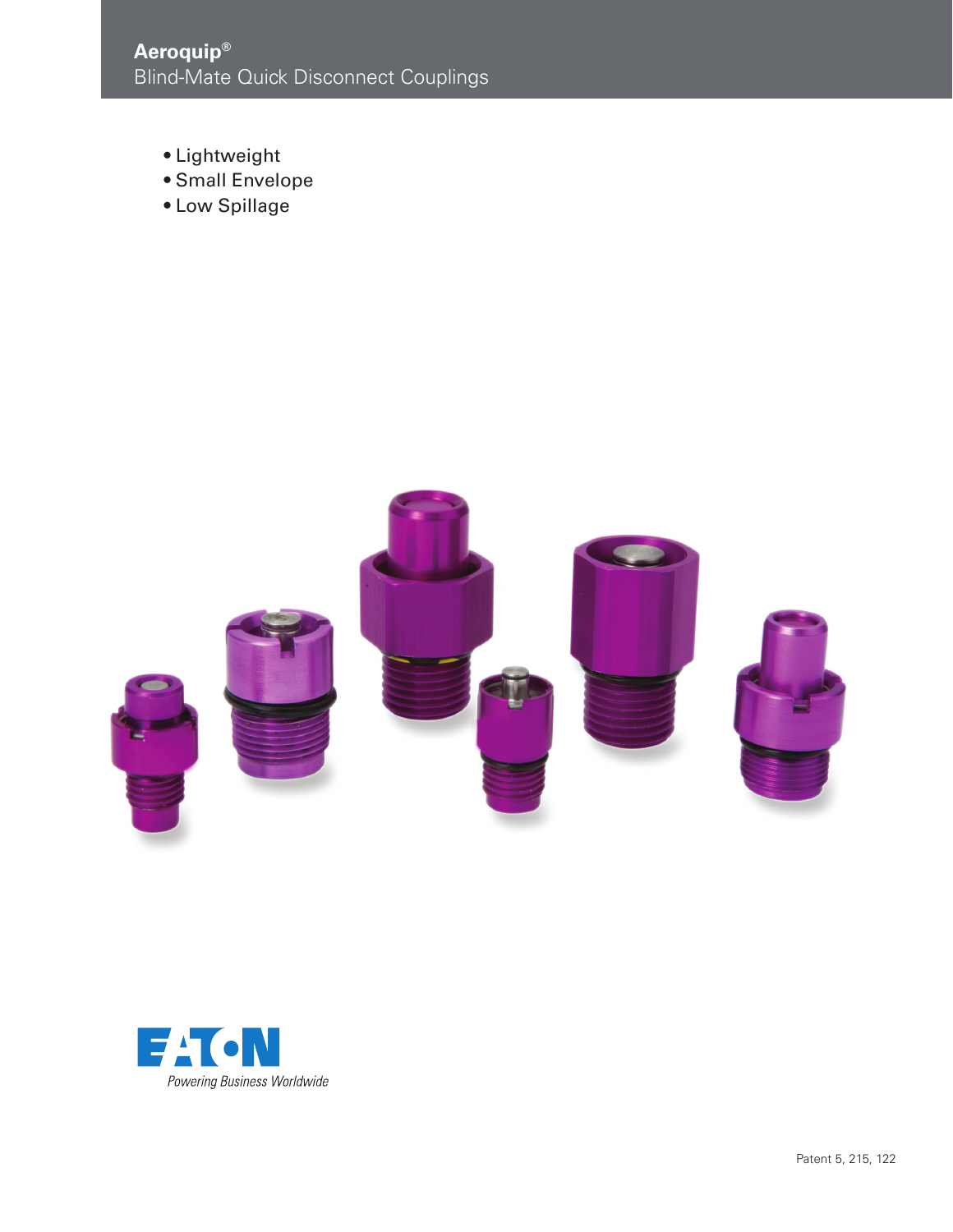# **Eaton's Aeroquip Technologies Respond to Emerging Avionics Technology**

Eaton's Aeroquip blind-mate quick disconnect couplings are utilized in advanced liquid cooled electronics and avionics thermal management systems. These couplings are used between removable cold plates and fixed manifolds to allow for quick leak free removal and replacement of both evaporative and liquid flow through systems. Eaton's blind-mate couplings provide unequaled performance in pressure drop, radial misalignment, and envelope. In addition, these couplings incorporate a patented integral thermal relief feature that prevents pressure buildup when the liquid cooling module is disconnected. Eaton's blind-mate couplings have been in service for over 30 years on demanding applications like the F-22, F-18, shipboard radars, and they are being used on the latest F-35 and Boeing 787.

# **Reliability**

Each coupling has been tested at Eaton's state-of-the-art facility. These tests have been designed to simulate all possible working conditions to certify the superior performance of the couplings. Eaton's blind-mate couplings have been tested to meet or exceed SAE AS5072 for modular style couplings. These requirements include:

- Ability to operate within a temperature range of –65°F to +160°F (-54°C to +71°C)
- Capable of enduring 1000 connect/ disconnect cycles without evidence of malfunction, leakage or damage
- Standard operating pressure of 150 psi, proof pressure of 225 psi, and burst pressure of 375 psi. Ability to tolerate proof and burst pressure without rupture or loss of fluid.



# **Design Features**

- Ultra-low spillage during disconnection
- Integral thermal relief valve
- Minimal air inclusion during connection
- Small Envelope
- • Lightweight (Aluminum)
- Accommodates large radial misalignment
- Optional end configurations available upon request contact Eaton

A reduced envelope coupling that utilizes a special installation tool is available upon request. Please contact Eaton engineering.

Eaton's Blind-Mate Quick Disconnect Couplings were chosen for the Lockheed Martin F-22 and F-35's avionics.



Eaton's Blind-Mate Quick Disconnect Couplings were chosen for the Boeing 787's power equipment cooling system.

### Applicable Fluids

| <b>Ethylene Glycol Water</b>             |  |
|------------------------------------------|--|
| Propylene Glycol Water                   |  |
| Polyalphaolefin (PAO)<br>per MIL-C-87252 |  |
|                                          |  |

For additional fluids, please contact Eaton Engineering

Temperature Range: -65ºF to 160ºF (-54ºC to 71ºC)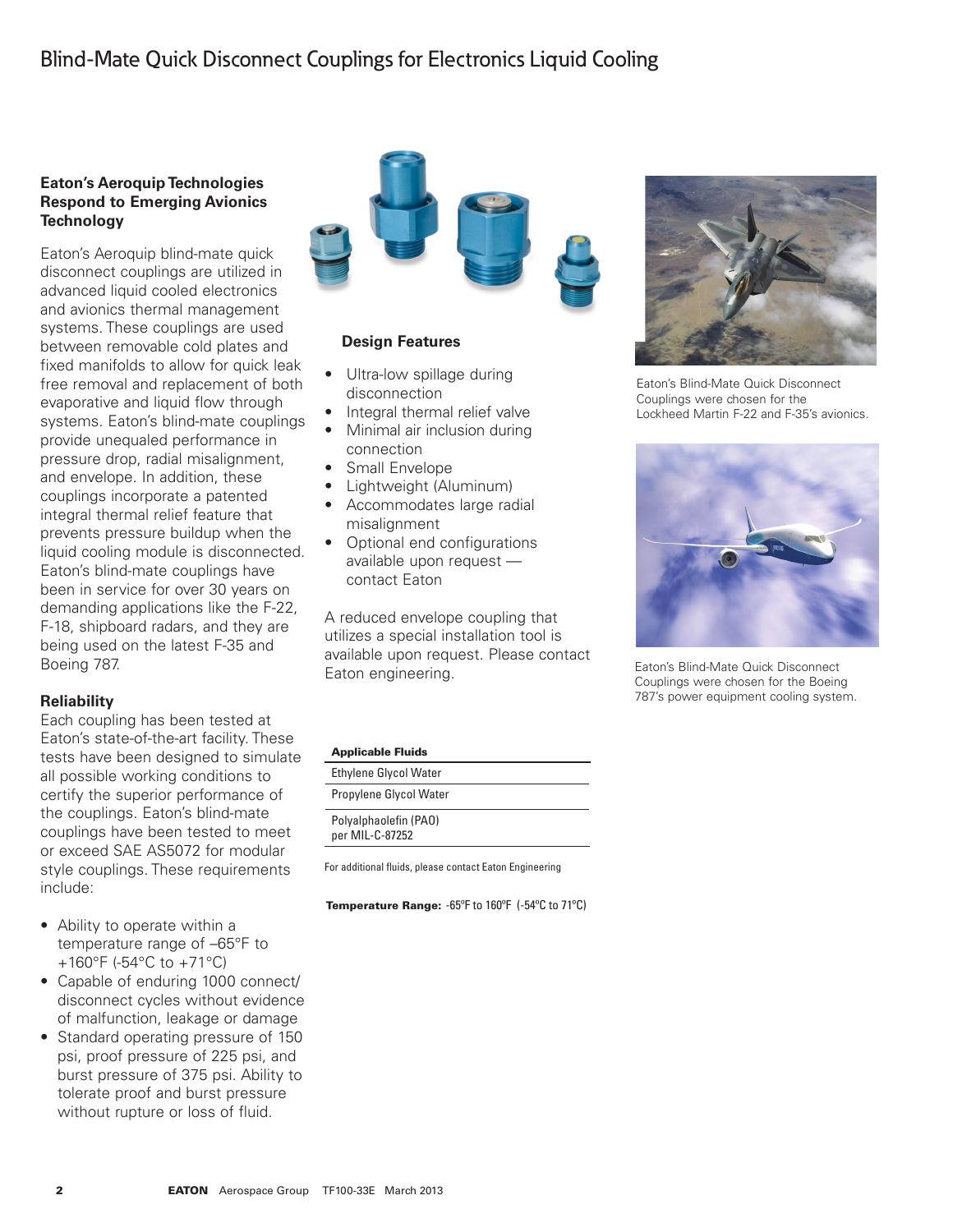# Blind-Mate Quick Disconnect Couplings for Electronics Liquid Cooling





# **Coupling Dimensions**

|                  | "A" DIM         |                 | "B" DIM     | "C" DIM     | "D" DIM     | "E" DIM     | "F" DIM     | "G" DIM     | "H" DIM     | "J" DIM     |
|------------------|-----------------|-----------------|-------------|-------------|-------------|-------------|-------------|-------------|-------------|-------------|
| <b>Dash Size</b> | Min (inches/mm) | Max (inches/mm) | (inches/mm) | (inches/mm) | (inches/mm) | (inches/mm) | (inches/mm) | (inches/mm) | (inches/mm) | (inches/mm) |
| $-2$             | 0.603/0.15.3    | 0.639/16.2      | 0.436/11    | 0.481/12.2  | 0.375/9.5   | 0.344/8.7   | 0.481/12.2  | 0.357/9     | 0.433/10.9  | 0.437/11    |
| -3               | 0.669/16.9      | 0.701/17.8      | 0.624/15.8  | 0.686/17.4  | 0.408/10.3  | 0.365/9.2   | 0.686/17.4  | 0.500/12.7  | 0.396/10    | 0.562/14.2  |
| $-4$             | .129/28.6       | .151/29.2       | 0.876/22.2  | 0.825/20.9  | 0.472/11.9  | 0.655/16.6  | 0.825/20.9  | 0.500/12.7  | 0.643/16.3  | 0.750/19    |
| -6               | .259/31.9       | .316/33.4       | 0.981/24.9  | 0.962/24.4  | 0.559/14.1  | 0.769/19.5  | 1.031/26.2  | 0.500/12.7  | 0.812/20.6  | 0.875/22.2  |
| -8               | .632/41.4       | .686/42.8       | .358/34.4   | .238/31.4   | 0.440/11.1  | 0.802/20.3  | .238/31.4   | 0.480/12.1  | 0.886/21.9  | .125/28.5   |

# **Installation Data**

| <b>Dash Size</b> | Tube Size (in/mm) | Τ1              | <b>Installation Torque</b><br><b>Male Half (in-Ib)</b> | T2              | <b>Installation Torque</b><br><b>Female Half (in-Ib)</b> |
|------------------|-------------------|-----------------|--------------------------------------------------------|-----------------|----------------------------------------------------------|
| $-2$             | 0.125/3.17        | .3125-24UNJF-3A | $10.0 + 5.0$                                           | 375-24UNJF-3A   | $12.0 + 5.0$                                             |
| -3               | 0.188/4.77        | .500-28UNEF-3A  | $20.0 + 5.0$                                           | .5625-24UNEF-3A | $25.0 + 5.0$                                             |
| $-4$             | 0.250/6.35        | .5625-18UNJF-3A | $40.0 + 5.0$                                           | .6250-18UNJF-3A | $45.0 + 5.0$                                             |
| -6               | 0.375/9.52        | .750-16UNJF-3A  | $74.0 \pm 10.0$                                        | .8125-16UNJ-3A  | $92.0 \pm 10.0$                                          |
| -8               | 0.500/12.7        | .750-16UNJF-3A  | 122 0+ 10.0                                            | 1.000-12UNJF-3A | $162.0 \pm 10.0$                                         |

## **Part Numbers**

| I GIL IVUIIIDUIJ<br>Dash Size | Male Half | Fluid: PAO per MIL-C-87252<br><b>Female Half</b> | Male Half | <b>Fluid: Ethylene &amp;</b><br><b>Propylene Glycol &amp; Water</b><br><b>Female Half</b> |
|-------------------------------|-----------|--------------------------------------------------|-----------|-------------------------------------------------------------------------------------------|
| $-2$                          | AE75748A  | AE75747A                                         | AE76305A  | AE76306A                                                                                  |
| -3                            | AE75748B  | AE75747B                                         | AE76305B  | AE76306B                                                                                  |
| -4                            | AE75748E  | AE75747E                                         | AE76305E  | AE76306E                                                                                  |
| -6                            | AE75748G  | AE75747G                                         | AE76305G  | AE76306G                                                                                  |
| -8                            | AE75748H  | AE75747H                                         | AE76305H  | AE76306H                                                                                  |

# **Blind Mate Coupling Weights**

| <b>Dash Size</b> | Male Half (Lbs/Kg) | <b>Female Half (Lbs/kg)</b> |
|------------------|--------------------|-----------------------------|
| $-2$             | 0.008/003          | 0.010/0.005                 |
| -3               | 0.013/005          | 0.021/.009                  |
| $-4$             | 0.030/0.013        | 0.039/.017                  |
| -6               | 0.048/021          | 0.071/.032                  |
| -8               | 0.078/035          | 0.110/0.049                 |
|                  |                    |                             |

\*Weights are a dry calculated weight